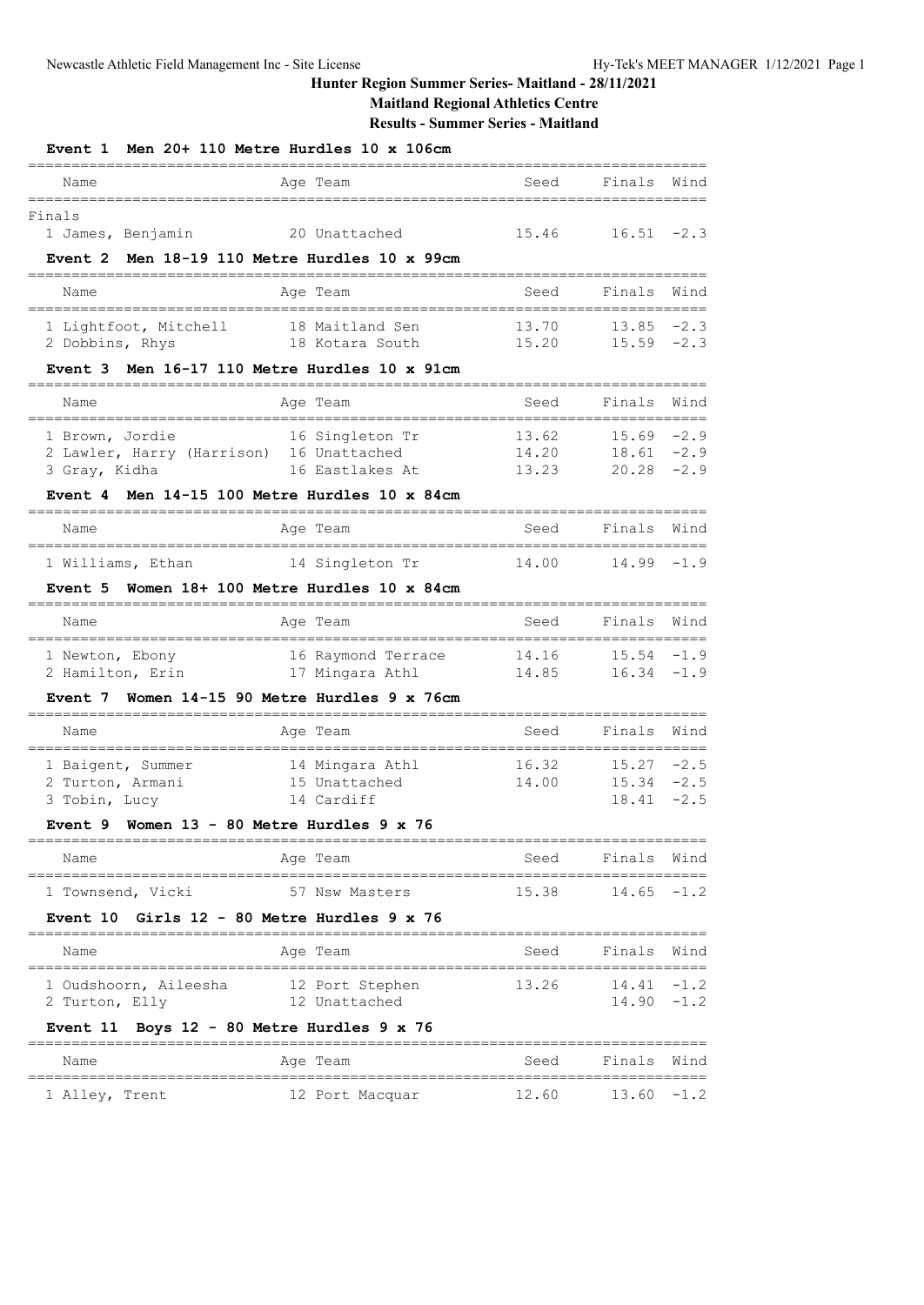**Results - Summer Series - Maitland**

## **Event 12 Men 13+ 60 Metre Sprint**

| Name                             |                          | Seed  | Finals Wind H# |                     |              |         |
|----------------------------------|--------------------------|-------|----------------|---------------------|--------------|---------|
|                                  | Age Team                 |       |                |                     |              |         |
| 1 Thomas, Jasper                 | 20 Wallsend              | 7.00  |                | $7.16 -2.7$ 3       |              |         |
| 2 Fairweather, Liam 19 Maitland  |                          | 7.10  |                | $7.30 -2.7$ 3       |              |         |
| 3 Evans, Mitchell                | 20 Unattached            | 7.74  |                | $7.37 -1.5$ 2 7.362 |              |         |
| 3 Hayter, Jake                   | 15 Nepean                | 7.50  | $7.37 - 1.5$   |                     |              | 2 7.362 |
| 5 Fittler, Emerson               | 17 Armidale Ath          | 6.75  |                | $7.39 -2.7$         | 3            |         |
| 6 Murphy, Alex                   | 17 Maitland Sen          | 7.15  |                | $7.41 -2.7 3 7.407$ |              |         |
| 7 Hancock, Cody                  | 16 Raymond Terrace       | 7.21  |                | $7.41 -2.7 3 7.410$ |              |         |
| 8 Bradshaw, Joseph               | 25 Unattached            | 7.50  |                | $7.44 - 1.5$        | 2            |         |
| 9 Bell, Fletcher                 | 27 Armidale Ath          | 7.45  |                | $7.45 - 1.5$        | 2            |         |
| 10 Leseberg, Ernie               | 50 Gosford               | 7.27  |                | $7.58 -2.7$ 3       |              |         |
| 11 Brown, Jordie                 | 16 Singleton Tr          | 6.66  |                | $7.60 -2.7$         | 3            |         |
| 12 Baptiste, Jake                | 17 Hill District         | 7.80  |                | $7.62 - 1.5$        | 2            |         |
| 13 Fairweather, Trae 16 Maitland |                          | 7.50  |                | $7.64 -1.5$         | 2            |         |
| 14 Eschbach, Tim                 | 33 Newcastle Runners     | 7.30  |                | $7.67 -2.7$ 3       |              |         |
| 15 Jackson, Mitchell             | 24 Macquarie Hu          | 7.20  |                | $7.68 - 2.7$ 3      |              |         |
| 16 Hamilton, Tahj                | 13 Mingara Athl          | 7.93  |                | $7.70 - 1.5$        | 2            |         |
| 17 Gray, Kidha                   | 16 Eastlakes At          | 8.20  |                | $7.78 - 2.2 1$      |              |         |
| 18 Perry, Xavier                 | 13 Nepean                | 7.50  |                | $7.80 - 1.5$        | 2            |         |
| 19 Lyne, William                 | 16 Newcastle City        | 7.50  |                | $8.13 - 1.5$        | 2            |         |
| 20 Newton, Matthew               | 47 Raymond Terrace 8.00  |       | 8.17           | $-2.2$              | $\mathbf{1}$ |         |
| 21 Lawler, Harry (Harrison)      | 16 Unattached            | 7.80  | 8.25           | $-1.5$              | 2            |         |
| 22 McGavern, Dan                 | 47 Unattached            | 9.00  | 8.27           | $-2.2$ 1            |              |         |
| 23 Karihaloo, Luka               | 13 Unattached            | 8.00  |                | $8.36 -2.2$ 1       |              |         |
| 24 Williams, Nathan              | 14 Newcastle Runners     | 8.00  |                | $8.40 -2.2 1 8.400$ |              |         |
| 25 MacLeod, Tully                | 15 Macquarie Hunter 8.50 |       | 8.60           | $-2.2$              | $\mathbf{1}$ |         |
| 26 Ellis, Daryl                  | 67 Wyong Athlet          | 9.14  |                | $9.19 -2.2 1$       |              |         |
| 27 Welch, Jackson 13 Unattached  |                          | 10.20 | 9.58           | $-2.2 \quad 1$      |              |         |
| 28 Browne, Robert                | 33 Wallsend Rsl          | 9.75  | 10.33          | $-2.2$              | $\mathbf{1}$ |         |

## **Event 13 Women 13+ 60 Metre Sprint**

| Name                | Age Team                             | Seed |      | Finals Wind H#         |
|---------------------|--------------------------------------|------|------|------------------------|
| 1 Munro, Georgia    | :================<br>18 Macquarie Hu | 7.70 | 7.77 | $-2.3$ 3               |
| 2 Smee, Katie       | 24 Macquarie Hu                      | 7.00 |      | $7.83 - 2.3$ 3         |
| 3 Carroll, Brittany | 21 Maitland                          | 7.92 |      | $8.02 -2.3$ 3          |
| 4 Skelton, Tiahna   | 18 Wallsend Rsl                      | 7.73 |      | $8.13 - 2.3$ 3         |
| 5 Newton, Ebony     | 16 Raymond Terrace                   | 8.00 |      | $8.24 -2.3$ 3          |
| 6 Casey, Ramona     | 37 Newcastle Runners                 | 8.00 | 8.32 | $-2.3$ 3               |
| 7 Black, Tarli      | 15 Macquarie Hu                      | 8.25 | 8.47 | 2<br>$-4.5$            |
| 8 Pollard, Jemma    | 16 Newcastle Runners                 | 8.16 | 8.51 | 2<br>$-4.5$            |
| 9 Ogle, Nicole      | 23 Macquarie Hunter                  | 8.10 | 8.53 | 2<br>$-4.5$            |
| 10 Zouein, Maddi    | 15 Unattached                        | 9.88 | 8.58 | $-1.9$<br>$\mathbf{1}$ |
| 11 Roberts, Amelia  | 14 Macquarie Hu                      | 7.55 | 8.61 | $-2.3$ 3               |
| 12 Ward, Amarni     | 14 Maitland                          | 8,40 | 8.65 | 2<br>$-4.5$            |
| 13 Collins, Alexis  | 13 Newcastle Runners                 | 8.00 | 8.66 | 2<br>$-4.5$            |
| 14 Conlon, Dixie    | 13 Raymond Terrace                   | 8.20 | 8.81 | $-4.5$<br>2            |
| 15 Enderby, Erika   | 15 Kotara South                      | 9.50 | 8.83 | $-1.9$<br>1            |
| 16 Daniel, Chloe    | 19 Wyong Athlet                      | 8.70 | 8.84 | 2<br>$-4.5$            |
| 17 Cooper, Layla    | 14 Armidale Ath                      | 8.20 | 8.85 | 2<br>$-4.5$            |
| 18 Turton, Armani   | 15 Unattached                        | 7.00 | 8.98 | $-2.3$ 3               |
| 19 Tobin, Lucy      | 14 Cardiff                           |      | 9.30 | $-1.9$<br>$\mathbf{1}$ |
| 20 Ingram, Richelle | 52 Mingara Athl                      | 9.10 | 9.34 | $-1.9$<br>1            |
| 21 Townsend, Vicki  | 57 Nsw Masters                       | 9.57 | 9.38 | $-1.9$<br>1            |
| 22 Stewart, Bella   | 20 Newcastle Runners                 | 8.90 | 9.39 | 2<br>$-4.5$            |
| 23 Enderby, Mikayla | 17 Kotara South                      | 9.50 | 9.40 | $-1.9$ 1               |
| 24 Harrison, Lainee | 17 Macquarie Hu                      | 9.00 | 9.82 | $-1.9$<br>1            |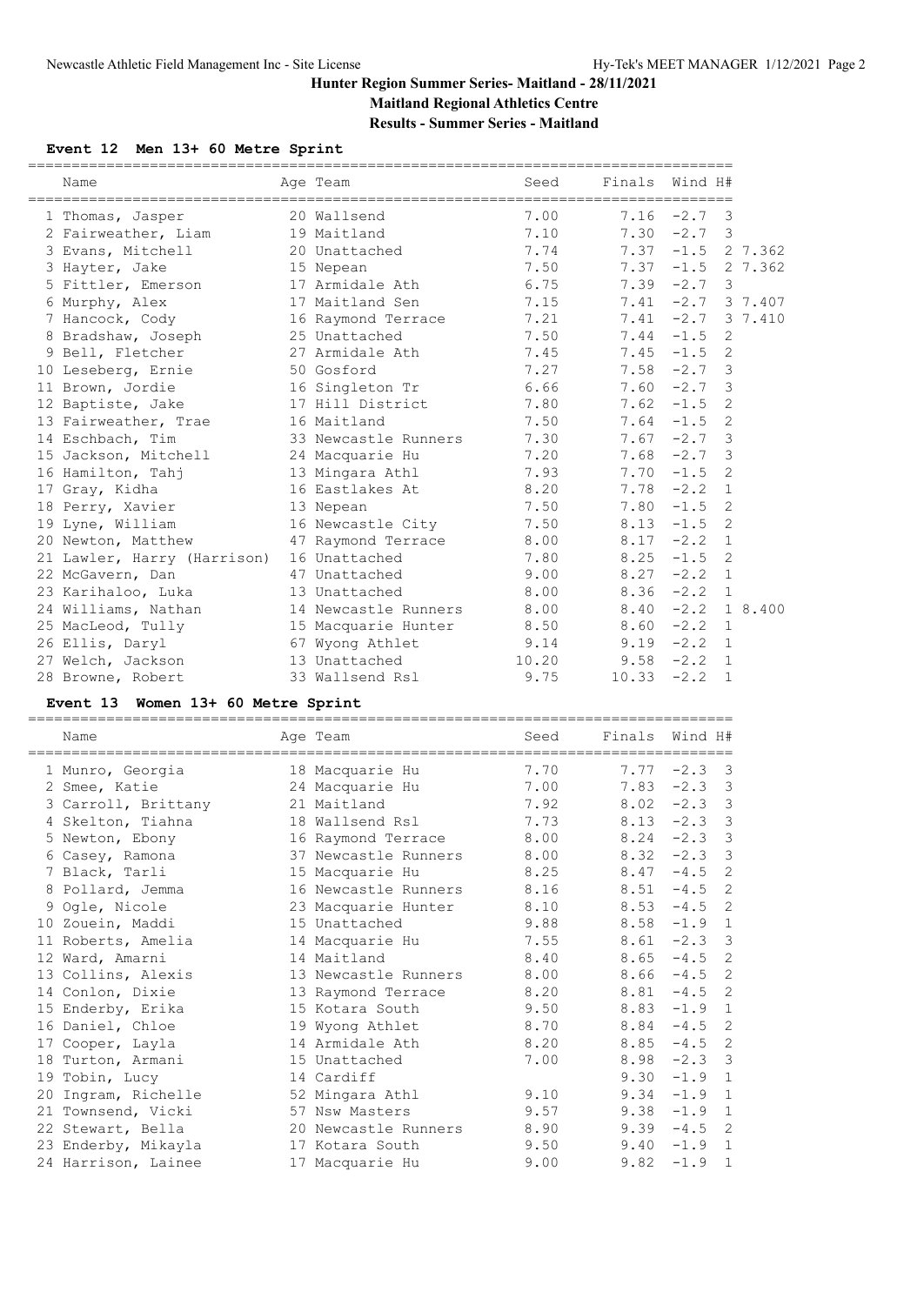# **Results - Summer Series - Maitland**

#### **Event 14 Girls 6-12 60 Metre Sprint**

| Name                   | Age Team            | Seed  | Finals        | Wind H#                        |
|------------------------|---------------------|-------|---------------|--------------------------------|
| 1 Brunckhorst, Marli   | 12 Macquarie Hu     | 8.70  |               | $8.77 - 3.4$<br>$\overline{4}$ |
| 2 Turton, Elly         | 12 Unattached       | 7.50  |               | $8.79 - 3.4$<br>$\overline{4}$ |
| 3 Bryant, Tayla        | 11 Macquarie Hu     | 8.84  |               | $8.83 - 3.4$<br>$\overline{4}$ |
| 4 Oudshoorn, Aileesha  | 12 Port Stephen     | 9.14  |               | $\overline{4}$<br>$9.09 - 3.4$ |
| 5 McGavern, Mara       | 12 Newcastle City   | 10.00 | 9.22          | $\mathbf{3}$<br>$-1.3$         |
| 6 Gentle, Addyson      | 11 Maitland         | 11.12 | 9.49          | $-0.2$<br>$\overline{c}$       |
| 7 McDonald, Mia        | 10 Port Stephens    | 9.49  |               | $9.56 - 3.4$<br>$\overline{4}$ |
| 8 Barnes, Elara        | 9 Port Stephen      | 10.00 | 9.58          | $\mathbf{3}$<br>$-1.3$         |
| 9 Morrison, Ella       | 11 Wallsend Rsl     | 8.80  |               | $9.59 - 3.4$<br>$\overline{4}$ |
| 10 Austin, Molly       | 10 Macquarie Hunter | 10.50 | 9.72          | $-1.3$<br>$\mathcal{S}$        |
| 11 Croft, Isla         | 10 Macquarie Hunter |       | 9.84          | $-3.0$<br>$\mathbf{1}$         |
| 12 McDonald, Ella      | 9 Forster-Tuncurry  | 9.97  | 10.00         | $-3.4$<br>$\overline{4}$       |
| 13 Colvin, Eva         | 9 Newcastle City    |       | 10.01         | $-3.0$<br>$\mathbf{1}$         |
| 14 Morrison, Jasmine   | 9 Wallsend Rsl      | 9.00  | $10.12 -3.4$  | $\overline{4}$                 |
| 15 Garrett, Harlow     | 9 Maitland          | 10.50 | $10.25 - 1.3$ | $\mathcal{E}$                  |
| 16 Ross, Rain          | 8 Wyong             | 12.16 | $10.37 - 0.2$ | $\overline{c}$                 |
| 17 Cutfield, Matilda   | 9 Kotara South      | 10.80 |               | $\mathcal{S}$<br>$10.53 -1.3$  |
| 18 Welch, Isabelle     | 8 Macquarie Hunter  | 11.50 | 10.55         | $\overline{c}$<br>$-0.2$       |
| 19 Clifford, Mava      | 8 Eastlakes         |       | 11.10         | $-3.0$<br>$\mathbf{1}$         |
| 20 Whight, Ella        | 9 Forster-Tuncurry  | 11.50 | 11.11         | $\overline{c}$<br>$-0.2$       |
| 21 Whitehill, Isabella | 8 Coffs Harbour     | 12.70 | 11.15         | $-0.2$<br>$\overline{c}$       |
| 22 Porter, Skye        | 7 Eastlakes         | 13.06 | $11.26 - 3.0$ | $\mathbf{1}$                   |
| 23 Marshall, Delihah   | 8 Forster-Tuncurry  | 10.40 | 11.26         | $\overline{3}$<br>$-1.3$       |
| 24 Porter, Mia         | 7 Eastlakes         | 13.52 | 11.47         | $-3.0$<br>$\mathbf{1}$         |
| 25 Wegener, Anna       | 8 Cherrybrook       | 12.50 | 11.53         | $\overline{c}$<br>$-0.2$       |
| 26 Whight, Louisa      | 7 Forster-Tuncurry  | 11.60 | 11.56         | $\overline{c}$<br>$-0.2$       |
| 27 Allan, Charlie      | 7 Forster-Tuncurry  | 12.30 | 11.79         | $\overline{c}$<br>$-0.2$       |
| 28 Croft, Lillian      | 7 Macquarie Hunter  |       | 12.26         | $-3.0$<br>$\mathbf{1}$         |
| 29 O'Brien, Hallie     | 6 Eastlakes At      | 12.00 | 12.32         | $\overline{c}$<br>$-0.2$       |
| 30 Douglas, Ellis      | 6 Wyong             | 13.00 | 12.54         | $\overline{c}$<br>$-0.2$       |
| 31 McDonald, Chelsea   | 6 Forster-Tuncurry  | 19.46 | $15.39 - 3.0$ | $\mathbf{1}$                   |
| 32 Whight, Jemima      | 6 Forster-Tuncurry  | 15.56 | 15.51         | $-3.0$<br>$\mathbf{1}$         |
|                        |                     |       |               |                                |

## **Event 15 Boys 6-12 60 Metre Sprint**

| Name                       | Age Team            | Seed  | Finals | Wind H#                  |
|----------------------------|---------------------|-------|--------|--------------------------|
| 1 Rowston, Jonah           | 11 Unattached       |       | 9.48   | $-1.0$ 1                 |
| 2 Bryant, Axl              | 9 Macquarie Hunter  | 10.10 | 10.05  | $-1.4$ 2                 |
| 3 Shamley, Mason           | 8 Kotara South      | 9.60  | 10.17  | $-1.4$ 2                 |
| 4 Allan, Ashley            | 10 Forster-Tuncurry | 9.78  | 10.27  | $-1.4$<br>$\overline{2}$ |
| 5 Wegener, Issac           | 10 Cherrybrook      | 11.00 | 10.52  | $\overline{2}$<br>$-1.4$ |
| 6 McIntyre, Ethan          | 8 Wyong             | 13.64 | 10.71  | $-1.0$ 1                 |
| 7 McDonald, Jayden         | 7 Forster-Tuncurry  | 11.16 | 11.15  | $-1.4$ 2                 |
| 8 Shelly, Lachlan          | 8 Edgeworth         | 13.33 | 11.32  | $-1.0$<br>$\overline{1}$ |
| 9 Breckon-Woolgar, Thibaut | 7 Port Stephen      | 10.80 | 11.63  | $\overline{2}$<br>$-1.4$ |
| 10 Hanrahan, Max           | 8 Port Stephens     | 11.15 | 11.83  | $\overline{2}$<br>$-1.4$ |
| 11 Hearnden, Jacob         | 7 Cardiff           | 12.40 | 11.99  | $-1.0$ 1                 |
| 12 Shelly, Austin          | 6 Edgeworth         | 13.33 | 13.52  | $-1.0$<br>$\overline{1}$ |

#### **Event 16 Men 13+ 1500 Metre Run**

| Name               |  | Age Team             | Seed    | Finals H# |                |  |  |  |  |  |
|--------------------|--|----------------------|---------|-----------|----------------|--|--|--|--|--|
|                    |  |                      |         |           |                |  |  |  |  |  |
| 1 Everett, Brayden |  | 16 Newcastle Runners | 4:05.00 | 4:06.53   | $\overline{2}$ |  |  |  |  |  |
| 2 Wegener, Caleb   |  | 40 Run Crew          | 4:05.00 | 4:09.32   | -2             |  |  |  |  |  |
| 3 Serret, Joshua   |  | 21 Raymond Terrace   | 4:20.50 | 4:11.39   | $\overline{2}$ |  |  |  |  |  |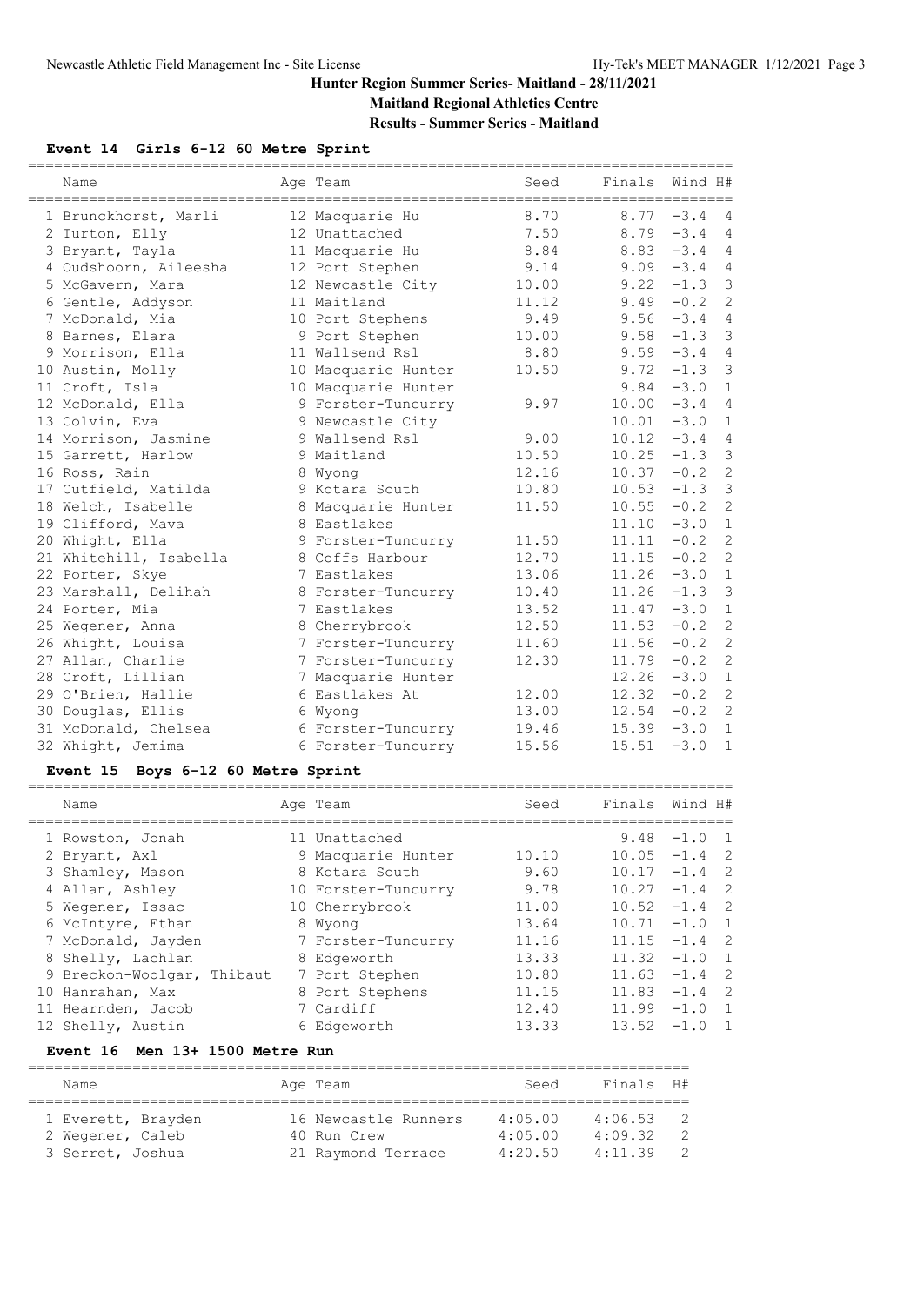**Results - Summer Series - Maitland**

#### **....Event 16 Men 13+ 1500 Metre Run**

| 4 Warren, Mark       | 40 Mingara Athl      | 4:12.00  | 4:15.49 | $\overline{c}$ |
|----------------------|----------------------|----------|---------|----------------|
| 5 Magner, Jacob      | 15 Run Crew          | 4:12.40  | 4:16.63 | 2              |
| 6 Brien, Keelan      | 16 Port Macquar      | 4:18.60  | 4:16.91 | 2              |
| 7 Krecklenberg, Noah | 20 Run Crew          | 4:20.00  | 4:17.56 | 2              |
| 8 Raptis, Paul       | 23 Bankstown Sports  | 4:20.00  | 4:25.79 | 2              |
| 9 Ward, Nate         | 13 Kotara South      | 4:40.00  | 4:28.28 | $\mathbf{1}$   |
| 10 Everett, Cory     | 13 Newcastle Runners | 4:30.00  | 4:33.11 | 2              |
| 11 Wells, Ryan       | 14 Lithgow Athl      | 4:40.00  | 4:34.59 | $\mathbf{1}$   |
| 12 Morgan, Coen      | 14 Maitland Sen      | 10:26.00 | 4:42.12 | $\mathbf{1}$   |
| 13 Barnes, Lachlan   | 14 Eastlakes         | 5:25.00  | 4:53.57 | $\mathbf{1}$   |
| 14 Totterman, Luke   | 15 Kotara South      | 5:27.00  | 4:59.66 | $\mathbf{1}$   |
| 15 Smee, Andrew      | 47 Kotara South      | 4:59.00  | 5:01.36 | $\mathbf{1}$   |
| 16 Barnes, Craig     | 46 Eastlakes         | 6:05.00  | 5:44.49 | $\mathbf{1}$   |
|                      |                      |          |         |                |

#### **Event 17 Women 13+ 1500 Metre Run**

| Name                 | Age Team             | Seed    | Finals  |
|----------------------|----------------------|---------|---------|
| 1 Greentree, Harriet | 15 Maitland Sen      |         | 4:58.59 |
| 2 Schmidt, Lucy      | 14 Kotara South      |         | 5:02.28 |
| 3 Miller, Annabelle  | 14 Kotara South      |         | 5:12.30 |
| 4 Wegener, Jane      | 39 Hornsby           | 5:29.50 | 5:20.06 |
| 5 Enderby, Erika     | 15 Kotara South      | 5:52.00 | 5:20.55 |
| 6 Miller, Lillian    | 16 Kotara South      |         | 5:23.74 |
| 7 Rowntree, Hunter   | 15 Newcastle Runners |         | 5:39.14 |
| 8 Enderby, Mikayla   | 17 Kotara South      | 6:18.00 | 5:58.52 |
| 9 North, Natasha     | 13 Raymond Terrace   |         | 6:16.97 |
| 10 Hunt, Sally       | 58 Mingara Athl      | 6:30.00 | 6:17.08 |

#### **Event 18 Mixed 10-12 1500 Metre Run**

| Name                    | Age Team                | Seed    | Finals  |
|-------------------------|-------------------------|---------|---------|
| 1 Alley, Trent          | M12 Port Macquar        | 4:34.20 | 4:36.51 |
| 2 McMahon, Patrick      | M11 Trinity Athletic    | 4:40.00 | 4:41.50 |
| 3 Ward, Flynn           | M11 Kotara South        | 5:15.00 | 5:14.23 |
| 4 O'Connell, Isabel     | W11 Tamworth            | 5:31.00 | 5:15.11 |
| 5 Wegener, Issac        | M10 Cherrybrook         | 5:30.00 | 5:33.16 |
| 6 Rainbow, Amelia       | W12 Maitland            | 5:50.00 | 5:39.31 |
| 7 Wallis, Emerson       | W11 Adamstown N.Lambton | 5:46.00 | 5:42.42 |
| 8 Barnes, Lacy          | W12 Eastlakes           | 5:45.00 | 5:45.93 |
| 9 Croft, Oliver         | M12 Macquarie Hunter    | 7:00.00 | 6:05.14 |
| 10 Hill, Joey           | M9 Forster-Tuncurry     | 6:20.00 | 6:07.13 |
| 11 Croft, Isla          | W10 Macquarie Hunter    |         | 6:12.90 |
| 12 Rowntree, Kupa-Lilli | W11 Newcastle Runners   | 6:33.10 | 6:34.63 |
| 13 Rainbow, Gabrielle   | W10 Maitland            |         | 7:08.22 |
| 14 Hearnden, Nikki      | W10 Cardiff             |         | 7:18.38 |
|                         |                         |         |         |

## **Event 19 Men 13+ 100 Metre Sprint**

| Name                  | Age Team        | Seed  | Finals Wind H#  |
|-----------------------|-----------------|-------|-----------------|
| 1 Lightfoot, Mitchell | 18 Maitland Sen | 11.03 | $11.03 -1.1 4$  |
| 2 Thomas, Jasper      | 20 Wallsend     | 10.90 | $11.33 -1.1$ 4  |
| 3 Fittler, Emerson    | 17 Armidale Ath | 11.25 | $11.44 - 1.1$ 4 |
| 4 Bell, Fletcher      | 27 Armidale Ath | 11.51 | $11.47 - 0.1$ 3 |
| 5 Murphy, Alex        | 17 Maitland Sen | 11.00 | $11.48 - 1.1$ 4 |
| 6 Hayter, Jake        | 15 Nepean       | 11.19 | $11.55 - 1.1$ 4 |
| 7 Evans, Mitchell     | 20 Unattached   | 11.30 | $11.59 - 0.1$ 3 |
|                       |                 |       |                 |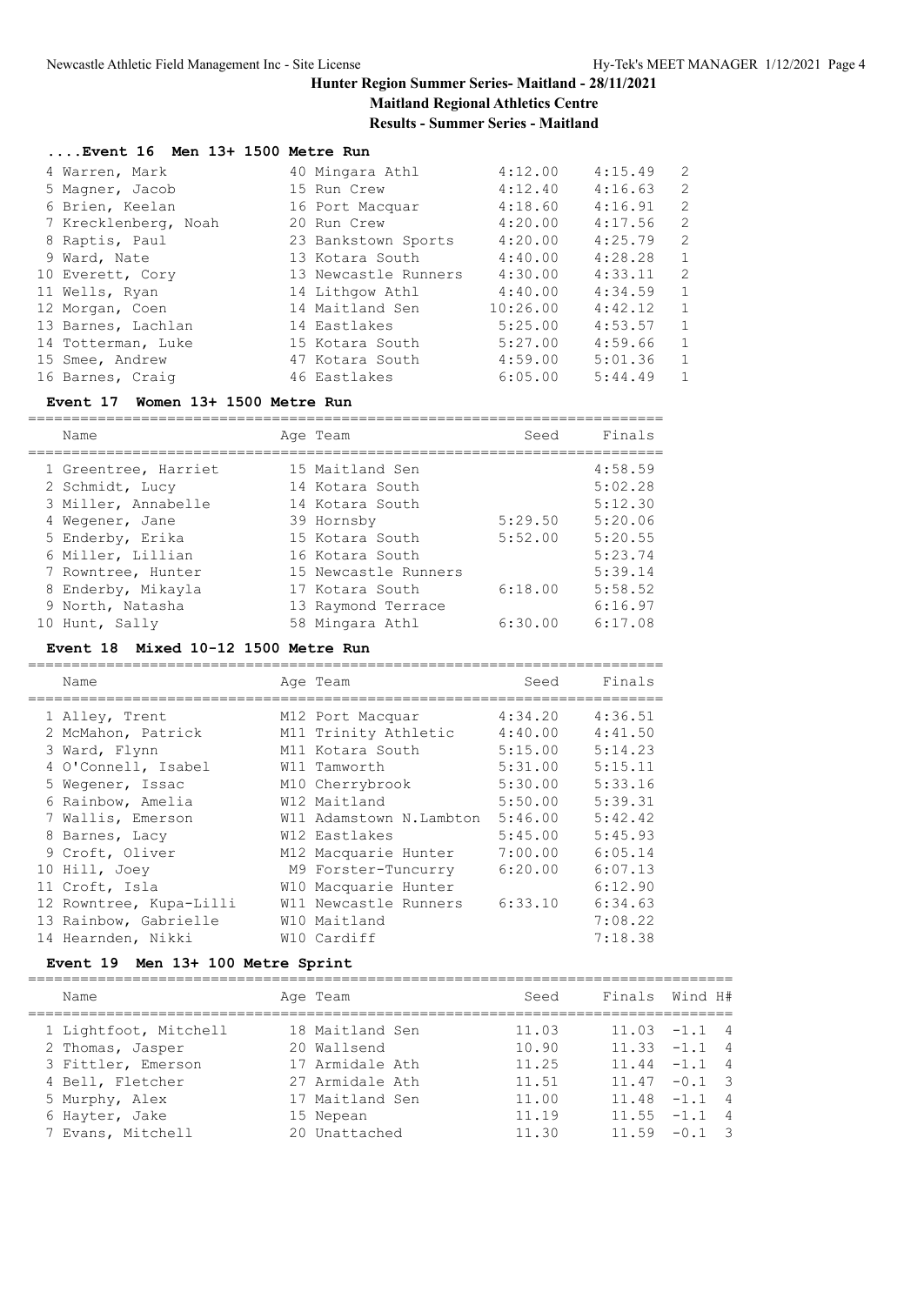# **Maitland Regional Athletics Centre**

**Results - Summer Series - Maitland**

|  |  |  |  |  |  |  |  | Event 19 Men 13+ 100 Metre Sprint |
|--|--|--|--|--|--|--|--|-----------------------------------|
|--|--|--|--|--|--|--|--|-----------------------------------|

| 8 Hancock, Cody      | 16 Raymond Terrace   | 10.92 | 11.65<br>$-1.1$<br>4              |  |
|----------------------|----------------------|-------|-----------------------------------|--|
| 9 Leseberg, Ernie    | 50 Gosford           | 11.45 | $-0.1$ 3<br>11.82                 |  |
| 10 Dobbins, Rhys     | 18 Kotara South      | 11.30 | 11.83<br>$-1.1$<br>$\overline{4}$ |  |
| 11 Bradshaw, Joseph  | 25 Unattached        | 11.50 | 11.87<br>$-0.1$ 3                 |  |
| 12 Brown, Jordie     | 16 Singleton Tr      | 11.29 | 11.88<br>$-1.1$<br>$\overline{4}$ |  |
| 13 Eschbach, Tim     | 33 Newcastle Runners | 11.30 | $-0.1$ 3<br>11.90                 |  |
| 14 Jackson, Mitchell | 24 Macquarie Hu      | 12.10 | $-0.4$<br>11.98<br>$\mathcal{L}$  |  |
| 15 Hamilton, Tahj    | 13 Mingara Athl      | 12.35 | 12.26<br>$-0.4$<br>2              |  |
| 16 Perry, Xavier     | 13 Nepean            | 11.91 | 12.33<br>$-0.1$ 3                 |  |
| 17 Walter, Elijah    | 18 Raymond Terrace   | 11.75 | 12.42<br>$-0.1$ 3                 |  |
| 18 Lyne, William     | 16 Newcastle City    | 12.50 | 12.73<br>$-0.4$<br>2 12.730       |  |
| 18 Carr, Blake       | 27 Macquarie Hu      | 12.51 | $-0.4$<br>2 12.730<br>12.73       |  |
| 20 Newton, Matthew   | 47 Raymond Terrace   | 12.60 | 12.96<br>$-0.4$<br>-2             |  |
| 21 McGavern, Dan     | 47 Unattached        | 14.00 | $13.14$ 0.1 1                     |  |
| 22 Karihaloo, Luka   | 13 Unattached        | 12.50 | 13.30<br>$-0.4$ 2                 |  |
| 23 Williams, Nathan  | 14 Newcastle Runners | 13.00 | $13.43$ 0.1 1                     |  |
| 24 MacLeod, Tully    | 15 Macquarie Hunter  | 12.00 | $-0.4$ 2<br>13.66                 |  |
| 25 Barnes, Lachlan   | 14 Eastlakes         | 13.00 | 13.76<br>$0.1 \quad 1$            |  |
| 26 Welch, Jackson    | 13 Unattached        | 14.70 | 14.90<br>$0.1 \quad 1$            |  |
| 27 Ellis, Daryl      | 67 Wyong Athlet      | 14.98 | 15.20<br>0.1<br>$\mathbf{1}$      |  |

#### **Event 20 Women 13+ 100 Metre Sprint**

================================================================================= Name Age Team Seed Finals Wind H# ================================================================================= 1 Smee, Katie 24 Macquarie Hu 11.90 12.11 +0.0 3 2 Munro, Georgia 18 Macquarie Hu 11.97 12.23 +0.0 3 3 Carroll, Brittany 21 Maitland 12.34 12.37 +0.0 3 4 Heath, Jenna 24 Adamstown N.Lambton 12.20 12.58 +0.0 3 5 Newton, Ebony 16 Raymond Terrace 12.45 12.59 +0.0 3 6 Pollard, Jemma 16 Newcastle Runners 12.91 12.93 -0.4 2 7 Skelton, Tiahna 18 Wallsend Rsl 12.07 12.94 +0.0 3 8 Cooper, Layla 14 Armidale Ath 12.97 13.08 -0.4 2 9 Casey, Ramona 37 Newcastle Runners 12.90 13.15 +0.0 3 10 Ogle, Nicole 23 Macquarie Hunter 12.71 13.26 +0.0 3 11 Collins, Alexis 13 Newcastle Runners 13.00 13.45 -0.4 2 12 Ward, Amarni 14 Maitland 13.10 13.79 -0.4 2 13 Enderby, Erika 15 Kotara South 14.00 13.91 -1.2 1 14 Zouein, Maddi 15 Unattached 12.88 13.92 +0.0 3 15 Conlon, Dixie 13 Raymond Terrace 13.89 13.95 -1.2 1 16 Daniel, Chloe 19 Wyong Athlet 13.90 14.01 -1.2 1 17 Turton, Armani 15 Unattached 14.45 -1.2 1 18 Tobin, Lucy 14 Cardiff 13.50 14.72 -0.4 2 19 Townsend, Vicki 57 Nsw Masters 15.34 15.06 -1.2 1 20 Enderby, Mikayla 17 Kotara South 13.90 15.24 -1.2 1 21 Harrison, Lainee 17 Macquarie Hu 14.98 15.87 -1.2 1

#### **Event 21 Girls 6-12 100 Metre Sprint**

================================================================================= Name **Age Team** Seed Finals Wind H# ================================================================================= 1 Brunckhorst, Marli 12 Macquarie Hu 14.01 14.10 -1.3 5 2 Turton, Elly 12 Unattached 13.20 14.12 -1.3 5 3 Bryant, Tayla 11 Macquarie Hu 14.09 14.48 -1.3 5 4 van Epen, Charlotte 12 Newcastle City 14.00 14.57 -1.3 5 5 Oudshoorn, Aileesha 12 Port Stephen 14.25 14.60 -1.3 5 6 McGavern, Mara 12 Newcastle City 15.00 14.95 -1.3 5 7 McDonald, Mia 10 Port Stephens 15.45 15.35 -0.3 4 8 Morrison, Ella 11 Wallsend Rsl 14.50 15.39 -1.3 5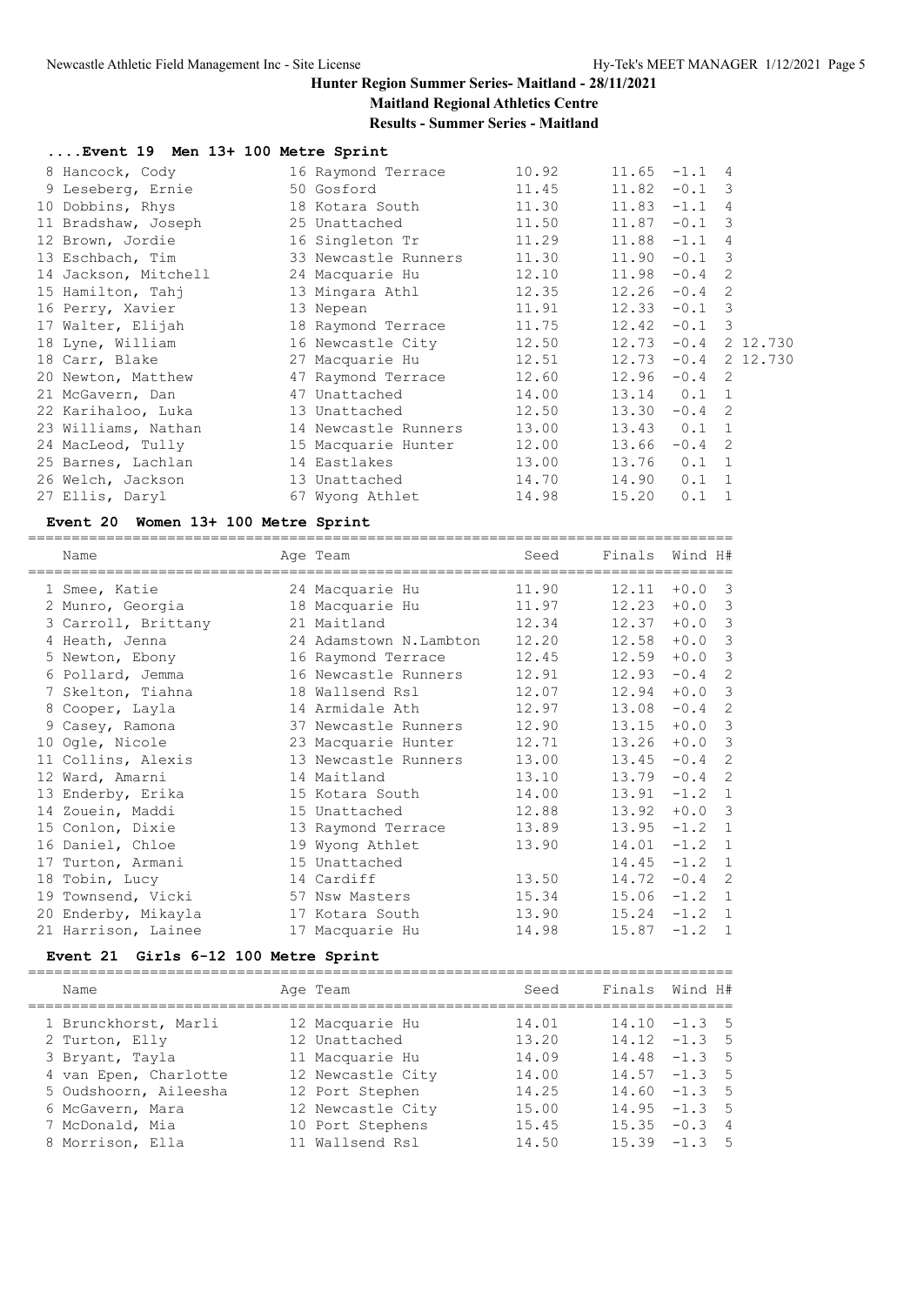# **Maitland Regional Athletics Centre**

**Results - Summer Series - Maitland**

| Event 21 Girls 6-12 100 Metre Sprint |  |  |  |  |  |  |
|--------------------------------------|--|--|--|--|--|--|
|--------------------------------------|--|--|--|--|--|--|

| 9 Austin, Molly       | 10 Macquarie Hunter | 15.30 | 15.45           | $-0.3$ 4 |                |
|-----------------------|---------------------|-------|-----------------|----------|----------------|
| 10 Ridgway, Phoebe    | 12 Unattached       | 14.00 | 15.63           | $-1.3$ 5 |                |
| 11 Gentle, Addyson    | 11 Maitland         | 15.05 | 15.63           | $-0.3$   | $\overline{4}$ |
| 12 Croft, Isla        | 10 Macquarie Hunter |       | 15.82           | $-1.3$   | 2              |
| 13 Barnes, Elara      | 9 Port Stephen      | 15.00 | $16.14 - 1.3$ 5 |          |                |
| 14 McDonald, Ella     | 9 Forster-Tuncurry  | 16.05 | 16.32           | $-0.3$ 4 |                |
| 15 Garrett, Harlow    | 9 Maitland          | 16.07 | 16.47           | $-0.3$   | $\overline{4}$ |
| 16 Morrison, Jasmine  | 9 Wallsend Rsl      | 15.50 | 16.50           | $-0.3$ 4 |                |
| 17 Ross, Rain         | 8 Wyong             | 18.31 | 16.51           | $-1.3$ 3 |                |
| 18 Barnes, Lacy       | 12 Eastlakes        | 16.00 | 16.52           | $-0.3$   | $\overline{4}$ |
| 19 Welch, Isabelle    | 8 Macquarie Hunter  | 17.50 | 16.70           | $-1.3$ 3 |                |
| 20 Colvin, Eva        | 9 Newcastle City    |       | 16.80           | $-1.2$   | $\mathbf{1}$   |
| 21 Cutfield, Matilda  | 9 Kotara South      | 16.80 | 17.25           | $-0.3$ 4 |                |
| 22 Marshall, Delihah  | 8 Forster-Tuncurry  | 17.50 | 17.85           | $-1.3$ 3 |                |
| 23 Whight, Ella       | 9 Forster-Tuncurry  | 19.00 | 17.89           | $-1.3$ 3 |                |
| 24 Whitehill, Lillian | 8 Coffs Harbour     | 19.00 | 18.07           | $-1.3$ 3 |                |
| 25 Clifford, Mava     | 8 Eastlakes         |       | 18.24           | $-1.2$   | $\mathbf{1}$   |
| 26 Porter, Skye       | 7 Eastlakes         | 18.24 | 18.24           | $-1.2$ 1 |                |
| 27 Porter, Mia        | 7 Eastlakes         | 18.29 | $18.40 -1.3$ 3  |          |                |
| 28 Wegener, Anna      | 8 Cherrybrook       | 18.50 | 18.44           | $-1.3$ 3 |                |
| 29 Whight, Louisa     | 7 Forster-Tuncurry  | 19.03 | 18.88           | $-1.3$   | $\overline{2}$ |
| 30 Allan, Charlie     | 7 Forster-Tuncurry  | 21.60 | 19.17           | $-1.3$   | 2              |
| 31 Douglas, Ellis     | 6 Wyong             | 21.00 | 19.28           | $-1.3$   | 2              |
| 32 Hearnden, Nikki    | 10 Cardiff          | 19.11 | 19.87           | $-1.3$   | $\overline{c}$ |
| 33 Hill, Evie         | 7 Forster-Tuncurry  | 21.00 | 20.10           | $-1.3$   | 2              |
| 34 O'Brien, Hallie    | 6 Eastlakes At      | 20.11 | $20.32 -1.3$    |          | 2              |
| 35 Croft, Lillian     | 7 Macquarie Hunter  |       | 20.54           | $-1.2$ 1 |                |
| 36 McDonald, Chelsea  | 6 Forster-Tuncurry  | 23.00 | $24.17 - 1.2$   |          | $\mathbf{1}$   |
| 37 Whight, Jemima     | 6 Forster-Tuncurry  | 24.48 | 24.90           | $-1.2$   | $\overline{1}$ |
|                       |                     |       |                 |          |                |

## **Event 22 Boys 6-12 100 Metre Sprint**

| Name                        | Age Team            | Seed  | Finals | Wind H#                              |  |
|-----------------------------|---------------------|-------|--------|--------------------------------------|--|
| 1 Rowston, Jonah            | 11 Unattached       |       | 15.56  | $-2.7 \quad 1$                       |  |
| 2 Bryant, Axl               | 9 Macquarie Hunter  | 15.79 | 16.41  | $-0.9$ 2                             |  |
| 3 Stokes, Jordan            | 9 Kotara South      | 16.02 | 16.79  | $-0.9$ 2                             |  |
| 4 Allan, Ashley             | 10 Forster-Tuncurry | 17.28 | 17.01  | $-0.9$ 2                             |  |
| 5 Shamley, Mason            | 8 Kotara South      | 16.90 | 17.10  | $-0.9$ 2                             |  |
| 6 Wegener, Issac            | 10 Cherrybrook      | 17.50 | 17.72  | $-0.9$ 2                             |  |
| 7 McIntyre, Ethan           | 8 Wyong             | 18.71 | 17.92  | $-2.7 \quad 1$                       |  |
| 8 Hill, Joey                | 9 Forster-Tuncurry  | 18.00 | 18.43  | $-0.9$ 2                             |  |
| 9 McDonald, Jayden          | 7 Forster-Tuncurry  | 18.84 | 18.97  | $-2.7 \quad 1$                       |  |
| 10 Breckon-Woolgar, Thibaut | 7 Port Stephen      | 17.88 | 19.06  | $\overline{\phantom{0}}^2$<br>$-0.9$ |  |
| 11 Shelly, Lachlan          | 8 Edgeworth         | 21.83 | 19.26  | $-2.7 \quad 1$                       |  |
| 12 Hanrahan, Max            | 8 Port Stephens     | 20.00 | 19.74  | $-2.7 \quad 1$                       |  |
| 13 Hearnden, Jacob          | 7 Cardiff           | 20.56 | 21.64  | $-2.7$<br>$\overline{1}$             |  |
| 14 Shelly, Austin           | 6 Edgeworth         | 21.83 | 25.06  | $-2.7$<br>$\overline{1}$             |  |

#### **Event 23 Mixed 12+ 3000 Metre Race Walk**

| Name                | Age Team         | Seed     | Finals   |
|---------------------|------------------|----------|----------|
|                     |                  |          |          |
| 1 Gibbons, Carl     | M25 Westlakes    |          | 12:02.09 |
| 2 Jones, Tyler      | M23 Mingara Athl |          | 12:02.11 |
| 3 Richardson, Dyan  | M13 Mingara Athl |          | 12:31.81 |
| 4 McGinniskin, Jack | M19 Mingara Athl |          | 14:01.12 |
| 5 Bonham, Ryan      | M15 Macquarie Hu |          | 14:43.41 |
| 6 Pitcher, Sienna   | W14 Gosford      | 14:52.00 | 14:49.06 |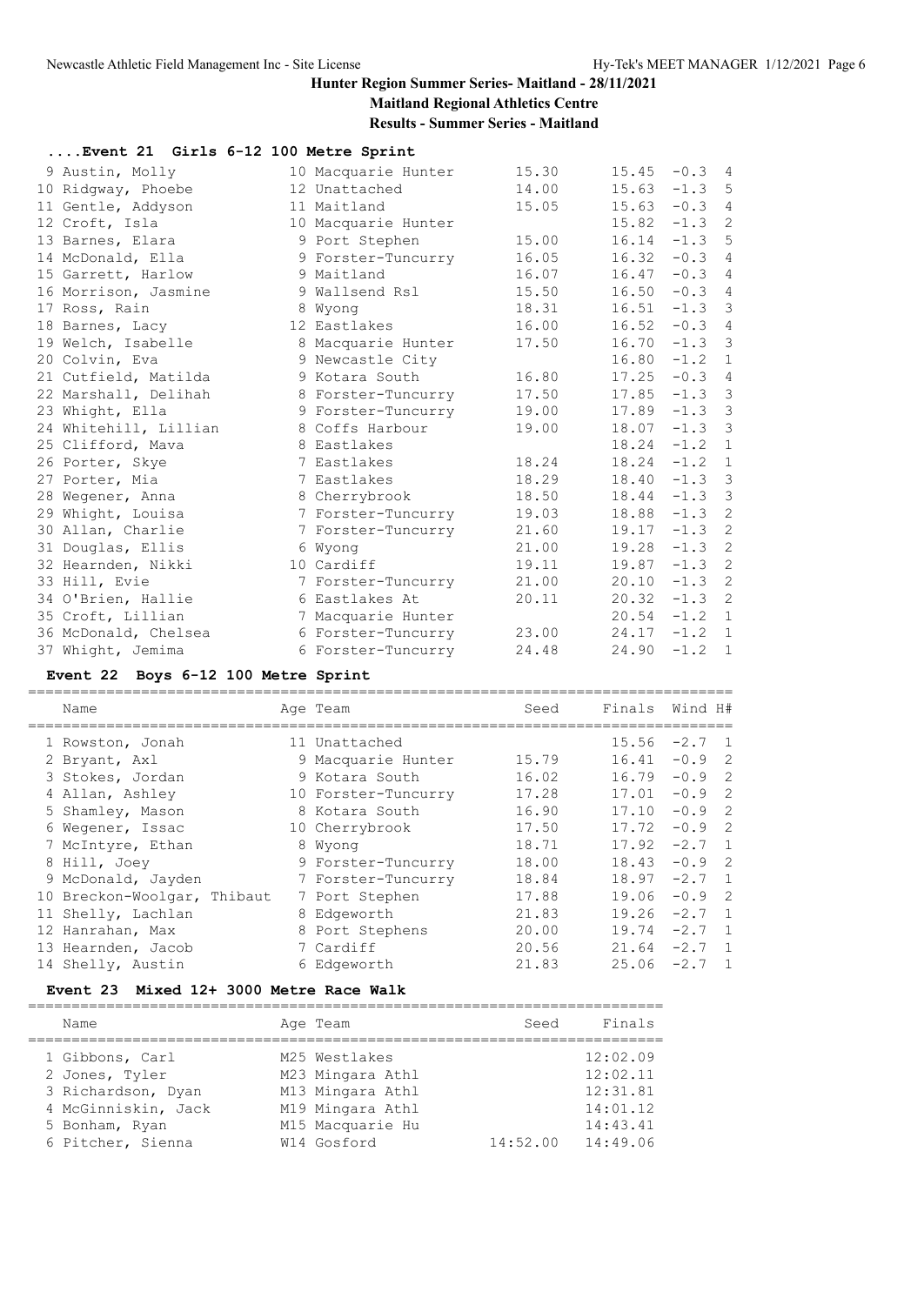**Results - Summer Series - Maitland**

============================================================================

| $\ldots$ Event 23 Mixed 12+ 3000 Metre Race Walk |  |  |  |  |  |  |  |  |
|--------------------------------------------------|--|--|--|--|--|--|--|--|
|--------------------------------------------------|--|--|--|--|--|--|--|--|

| 7 Ashby, Myles        | M14 Gosford             |                       | 14:57.57 |
|-----------------------|-------------------------|-----------------------|----------|
| 8 Bolton, Hannah      | W18 Mingara Athl        |                       | 15:31.50 |
| 9 Bell, Bridget       | W19 Asics Wests         |                       | 17:12.52 |
| 10 Pincher, Stella    | W12 Adamstown N.Lambton |                       | 17:35.42 |
| 11 Hearnden, Emma     | W12 Macquarie Hunter    |                       | 17:40.01 |
| 12 Ashby, Caetlin     | W12 Gosford             |                       | 18:45.44 |
| 13 Maxwell, Madeleine | W12 Macquarie Hu        |                       | 19:15.69 |
| 14 Charlton, Peter    | M14 Eastlakes           | $22:37.45$ $24:49.29$ |          |

#### **Event 24 Girls 7-12 400 Metre Run**

============================================================================ Name Age Team Seed Finals H#

| name                  | Age ream            | seea    | rinais  | H \#           |
|-----------------------|---------------------|---------|---------|----------------|
| 1 O'Connell, Isabel   | 11 Tamworth         | 1:08.00 | 1:05.85 | 5              |
| 2 Hill, Alice         | 12 Kotara South     | 1:06.30 | 1:07.64 | 5              |
| 3 Brunckhorst, Marli  | 12 Macquarie Hu     | 1:08.00 | 1:09.40 | 5              |
| 4 Rainbow, Amelia     | 12 Maitland         |         | 1:10.64 | $\overline{c}$ |
| 5 Bryant, Tayla       | 11 Macquarie Hu     | 1:11.20 | 1:10.85 | 5              |
| 6 McGavern, Mara      | 12 Newcastle City   | 1:10.00 | 1:11.64 | 5              |
| 7 Garrett, Harlow     | 9 Maitland          | 1:15.80 | 1:14.38 | 4              |
| 8 Ridgway, Phoebe     | 12 Unattached       | 1:06.00 | 1:14.83 | $5\phantom{0}$ |
| 9 Barnes, Lacy        | 12 Eastlakes        | 1:14.00 | 1:15.13 | $\overline{4}$ |
| 10 Croft, Isla        | 10 Macquarie Hunter |         | 1:19.77 | $\mathbf{1}$   |
| 11 Clifford, Mava     | 8 Eastlakes         |         | 1:21.51 | $\mathbf{1}$   |
| 12 Colvin, Eva        | 9 Newcastle City    |         | 1:23.74 | $\mathbf{1}$   |
| 13 Cutfield, Matilda  | 9 Kotara South      |         | 1:24.82 | $1\,$          |
| 14 McDonald, Ella     | 9 Forster-Tuncurry  | 1:45.00 | 1:26.34 | $\mathfrak{Z}$ |
| 15 Marshall, Delihah  | 8 Forster-Tuncurry  | 1:50.00 | 1:27.61 | $\sqrt{2}$     |
| 16 Rainbow, Gabrielle | 10 Maitland         |         | 1:28.78 | $\mathbf{2}$   |
| 17 Hearnden, Nikki    | 10 Cardiff          | 1:40.00 | 1:29.13 | $\mathfrak{Z}$ |
| 18 Whight, Louisa     | 7 Forster-Tuncurry  | 1:47.00 | 1:30.73 | $\overline{c}$ |
| 19 Porter, Mia        | 7 Eastlakes         | 1:36.89 | 1:30.90 | $\mathcal{S}$  |
| 20 Whight, Ella       | 9 Forster-Tuncurry  | 1:42.00 | 1:31.00 | 3              |
| 21 Porter, Skye       | 7 Eastlakes         | 1:30.78 | 1:31.38 | $\mathcal{S}$  |
| 22 Ross, Rain         | 8 Wyong             |         | 1:36.29 | $\mathbf 1$    |
| 23 Croft, Lillian     | 7 Macquarie Hunter  |         | 1:40.10 | $\mathbf 1$    |

#### **Event 25 Boys 7-12 400 Metre Run**

| Name                       | Age Team           | Seed    | Finals  | H#             |
|----------------------------|--------------------|---------|---------|----------------|
| 1 Alley, Trent             | 12 Port Macquar    | 1:00.30 | 1:02.64 | 2              |
| 2 Ward, Flynn              | 11 Kotara South    | 1:07.00 | 1:08.03 | 2              |
| 3 Stokes, Jordan           | 9 Kotara South     | 1:15.00 | 1:18.16 | 2              |
| 4 Hill, Joey               | 9 Forster-Tuncurry | 1:20.00 | 1:28.14 | $\overline{2}$ |
| 5 Breckon-Woolgar, Thibaut | 7 Port Stephen     |         | 1:28.45 | $\overline{1}$ |
| 6 McIntyre, Ethan          | 8 Wyong            | 1:40.30 | 1:31.08 | $\mathbf{1}$   |
| 7 McDonald, Jayden         | 7 Forster-Tuncurry | 1:45.00 | 1:32.97 | $\mathbf{1}$   |
| 8 Shelly, Lachlan          | 8 Edgeworth        | 1:42.42 | 1:36.58 | $\mathbf{1}$   |
| 9 Rainbow, Emmett          | 8 Maitland         |         | 1:41.30 |                |
| 10 Hearnden, Jacob         | 7 Cardiff          | 1:43.80 | 1:41.56 |                |

#### **Event 26 Men 13+ 400 Metre Run**

| Name               |  |  | Age Team        | Seed  | Finals H# |                |  |  |  |  |  |
|--------------------|--|--|-----------------|-------|-----------|----------------|--|--|--|--|--|
|                    |  |  |                 |       |           |                |  |  |  |  |  |
| 1 Gunn, Tyler      |  |  | 22 Gosford      | 46.10 | 48.23     | $\overline{4}$ |  |  |  |  |  |
| 2 Fittler, Emerson |  |  | 17 Armidale Ath | 49.60 | 51.99     | $\overline{4}$ |  |  |  |  |  |
| 3 Dequara, Jack    |  |  | 16 Medowie      | 53.75 | 52.39     | $\overline{4}$ |  |  |  |  |  |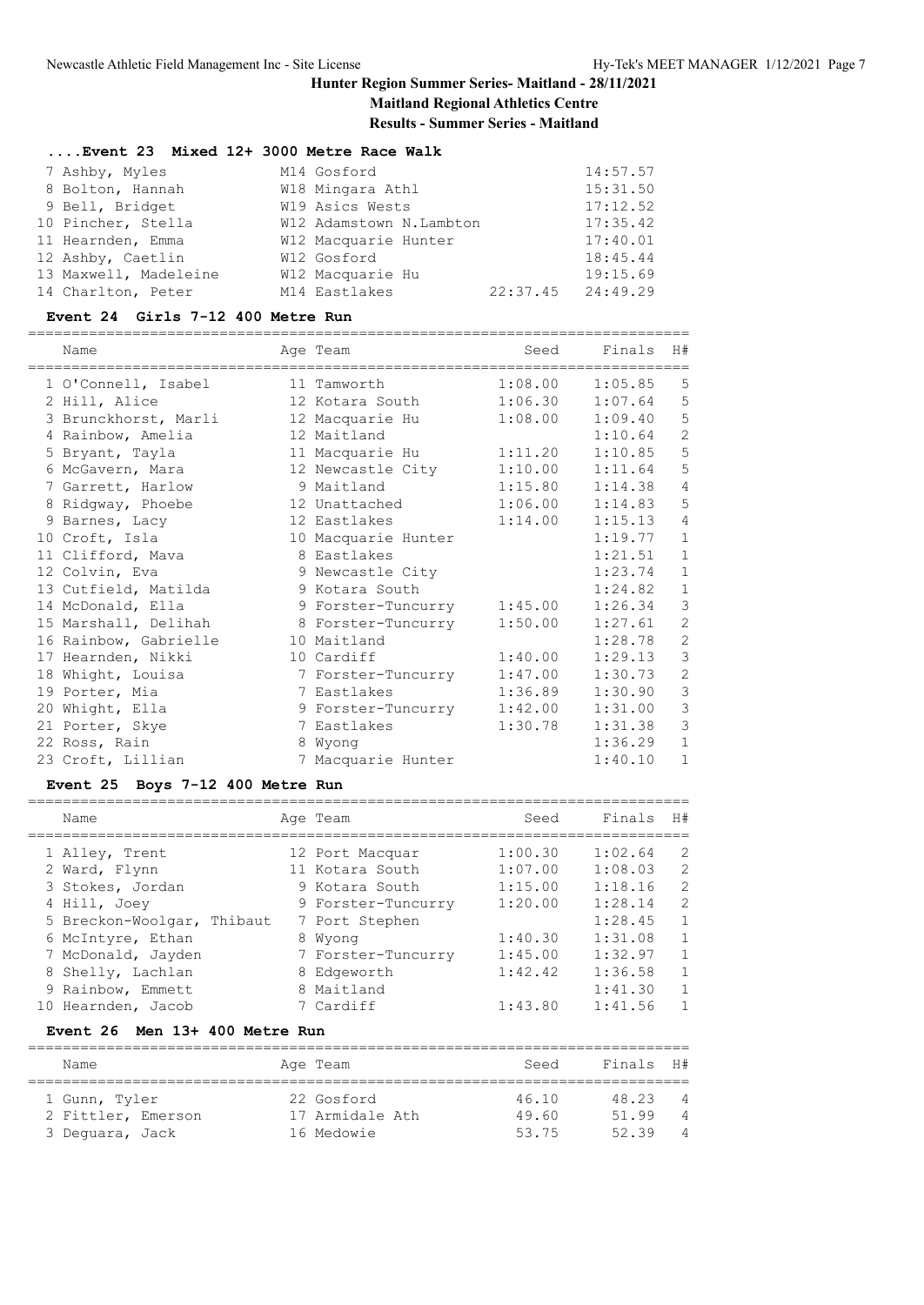**Results - Summer Series - Maitland**

#### **....Event 26 Men 13+ 400 Metre Run**

| 4 Bradshaw, Joseph  | 25 Unattached        | 57.00   | 52.84   | -3             |
|---------------------|----------------------|---------|---------|----------------|
| 5 James, Benjamin   | 20 Unattached        | 55.00   | 55.03   | $\overline{4}$ |
| 6 Pattison, Jordan  | 16 Armidale Ath      | 55.10   | 56.04   | -3             |
| 7 Eschbach, Tim     | 33 Newcastle Runners | 55.00   | 56.05   | -3             |
| 8 Brien, Keelan     | 16 Port Macquar      | 59.50   | 59.67   | -2             |
| 9 Ward, Nate        | 13 Kotara South      | 1:00.50 | 59.69   | 1              |
| 10 Williams, Nathan | 14 Newcastle Runners | 59.00   | 1:01.45 | $\overline{2}$ |
| 11 Barnes, Lachlan  | 14 Eastlakes         | 58.00   | 1:02.13 | $\overline{2}$ |
| 12 McGavern, Dan    | 47 Unattached        | 1:07.00 | 1:05.98 | 2              |
| 13 Barnes, Craig    | 46 Eastlakes         | 1:30.00 | 1:15.63 | $\overline{1}$ |
|                     |                      |         |         |                |

#### **Event 27 Men 18+ 400 Metre Hurdles 10 x 91cm**

| Name             |  | Age Team        | Seed | Finals |
|------------------|--|-----------------|------|--------|
|                  |  |                 |      |        |
| 1 Sansom, Jarrod |  | 24 Macquarie Hu |      | 56.98  |

#### **Event 28 Men 16-17 400 Metre Hurdles 10 x 84cm**

| Name          | Age Team        | Seed | Finals  |
|---------------|-----------------|------|---------|
|               |                 |      |         |
| 1 Gray, Kidha | 16 Eastlakes At |      | 1:05.19 |

#### **Event 29 Women 13+ 400 Metre Run**

| Name                      | Age Team               | Seed    | Finals  | H#             |
|---------------------------|------------------------|---------|---------|----------------|
| 1 Pernecker, Ashley       | 17 Mingara Athl        | 57.00   | 58.17   | 4              |
| 2 Munro, Georgia          | 18 Macquarie Hu        | 59.60   | 58.35   | 3              |
| 3 Brady, Tia              | 29 Newcastle Runners   | 59.20   | 58.48   | 3              |
| 4 Pollard, Jemma          | 16 Newcastle Runners   | 56.90   | 58.59   | $\overline{4}$ |
| 5 Heath, Jenna            | 24 Adamstown N.Lambton | 57.00   | 59.86   | $\overline{4}$ |
| 6 Casey, Ramona           | 37 Newcastle Runners   | 59.00   | 1:00.05 | $\overline{4}$ |
| 7 Ogle, Nicole            | 23 Macquarie Hunter    | 57.50   | 1:00.78 | 4              |
| 8 Doran, Poppy            | 15 Adamstown N.Lambton | 1:00.00 | 1:01.33 | 3              |
| 9 White, Mikaela          | 27 Newcastle Runners   | 59.50   | 1:01.94 | 3              |
| 10 Hill, Brooke           | 15 Newcastle Runners   | 1:00.00 | 1:03.06 | 3              |
| 11 Enderby, Erika         | 15 Kotara South        | 1:12.00 | 1:05.62 | 1              |
| 12 Rowntree, Hunter       | 15 Newcastle Runners   | 1:05.80 | 1:08.09 | 1              |
| 13 Turton, Armani         | 15 Unattached          | 1:00.00 | 1:08.48 | 3              |
| 14 Enderby, Mikayla       | 17 Kotara South        | 1:14.00 | 1:09.65 | 1              |
| 15 Mazzei (T/F20), Amelia | 19 Unattached          | 1:11.00 | 1:13.02 |                |
| 16 North, Natasha         | 13 Raymond Terrace     | 1:17.10 | 1:15.05 |                |

#### **Event 33 Girls 13+ Long Jump**

| Name                                                                       | Age Team             | Seed Finals Wind |       |                 |
|----------------------------------------------------------------------------|----------------------|------------------|-------|-----------------|
| 1 Gunn, Katie<br>5.61m (NWI) 5.32m (NWI) 5.78m (NWI)                       | 18 Gosford           |                  | 5.78m | NW T            |
| 2 Conlon, Dixie<br>FOUL $4.81m(NWI)$ $4.71m(NWI)$                          | 13 Raymond Terrace   |                  | 4.81m | NW <sub>T</sub> |
| 3 Stewart, Bella<br>4.66m (NWI) 4.45m (NWI) 4.35m (NWI)                    | 20 Newcastle Runners |                  | 4.66m | NW T            |
| 4 Ward, Amarni<br>$4.62m(NWI)$ $4.12m(NWI)$ $4.28m(NWI)$                   | 14 Maitland          |                  | 4.62m | NW T            |
| 5 Townsend, Vicki 57 Nsw Masters<br>$4.25m(NWI)$ $4.40m(NWI)$ $4.31m(NWI)$ |                      |                  | 4.40m | NW T            |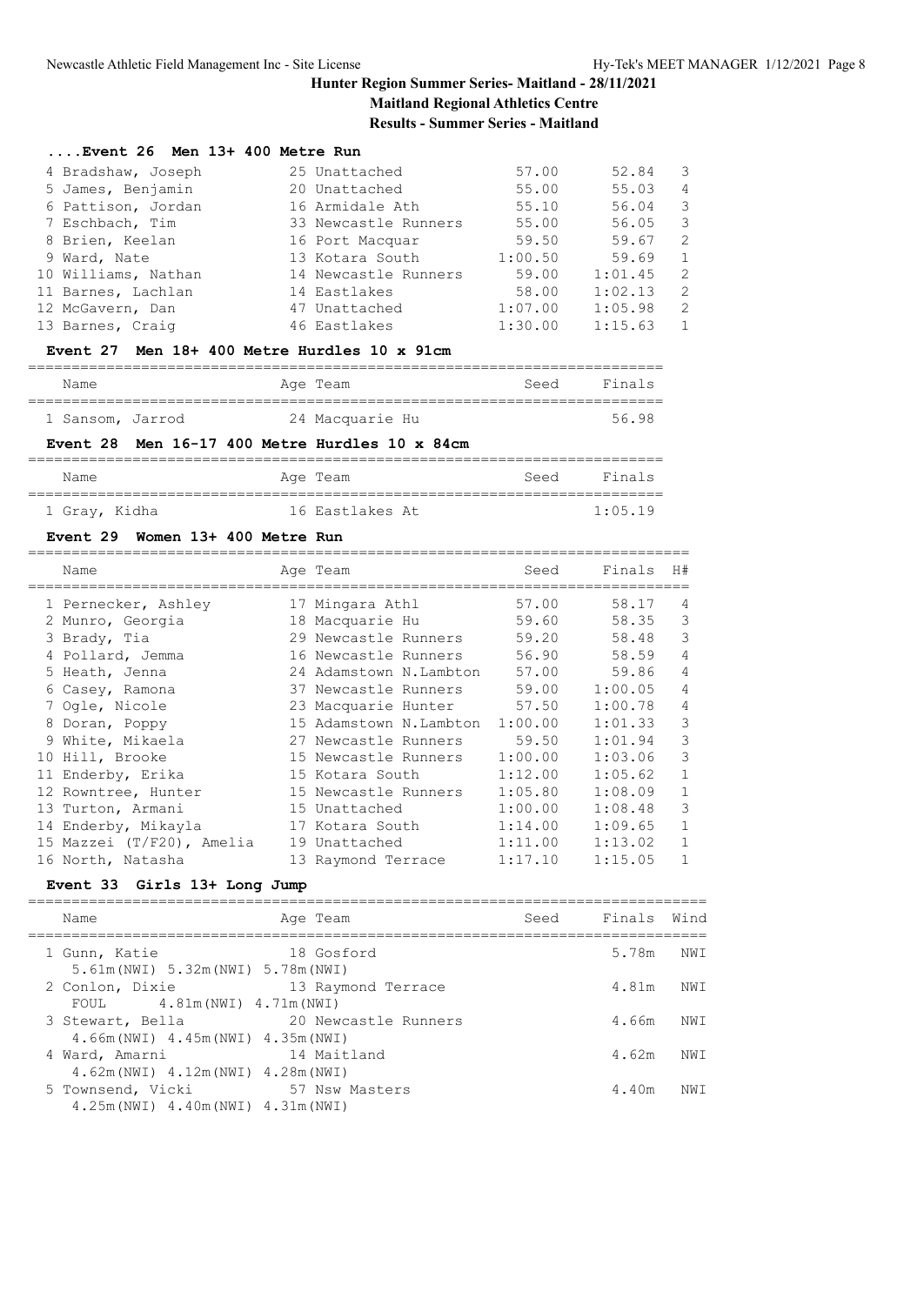# **Maitland Regional Athletics Centre**

**Results - Summer Series - Maitland**

|  | Event 33 Girls 13+ Long Jump |  |  |  |  |  |
|--|------------------------------|--|--|--|--|--|
|--|------------------------------|--|--|--|--|--|

| 6 Harrison, Lainee                  | 17 Macquarie Hu    | 4.16m     | NWI |
|-------------------------------------|--------------------|-----------|-----|
| 4.16m (NWI) 4.06m (NWI) 3.95m (NWI) |                    |           |     |
| 7 Tobin, Lucy                       | 14 Cardiff         | 4.08m NWI |     |
| 4.08m(NWI) 3.55m(NWI) 3.89m(NWI)    |                    |           |     |
| 8 North, Natasha                    | 13 Raymond Terrace | 3.71m NWI |     |
| 3.61m(NWI) 3.71m(NWI) FOUL          |                    |           |     |

## **Event 34 Boys 13+ Long Jump**

| Name                                                                                           | Age Team        | Seed Finals Wind |     |
|------------------------------------------------------------------------------------------------|-----------------|------------------|-----|
| 1 Fairweather, Liam 19 Maitland<br>7.20m (NWI) 5.65m (NWI) FOUL                                |                 | 7.20m NWI        |     |
| 2 Baptiste, Jake 17 Hill District<br>6.55m(NWI) 6.51m(NWI) 6.61m(NWI)                          |                 | 6.61m            | NWI |
| 3 James, Benjamin 20 Unattached<br>6.51m(NWI) 6.21m(NWI) FOUL                                  |                 | 6.51m            | NWI |
| 4 Hancock, Cody 16 Raymond Terrace<br>6.08m(NWI) 6.27m(NWI) 6.19m(NWI)                         |                 | 6.27m            | NWI |
| 5 Fairweather, Trae 16 Maitland                                                                |                 | 5.98m            | NWI |
| FOUL FOUL 5.98m (NWI)<br>6 Walter, Elijah 18 Raymond Terrace                                   |                 | 5.56m            | NWI |
| 5.51m (NWI) 5.56m (NWI) 5.46m (NWI)<br>7 Carr, Blake 27 Macquarie Hu                           |                 | 5.30m            | NWI |
| 5.29m (NWI) 5.30m (NWI) 5.23m (NWI)<br>8 Ellis, Daryl                                          | 67 Wyong Athlet | 4.39m            | NWI |
| $4.39m(NWI)$ $4.36m(NWI)$ $4.26m(NWI)$<br>9 Welch, Jackson 13 Unattached                       |                 | 3.99m            | NWI |
| 3.93m (NWI) 3.88m (NWI) 3.99m (NWI)<br>10 Browne, Robert 33 Wallsend Rsl                       |                 | 3.54m            | NWI |
| 3.54m(NWI) PASS PASS<br>11 Charlton, Peter 14 Eastlakes<br>3.39m (NWI) 3.19m (NWI) 3.45m (NWI) |                 | 3.45m            | NWI |

#### **Event 37 Women 6-12 Long Jump**

| Name<br>------------------------                                                  | Age Team            | Seed | Finals Wind |     |
|-----------------------------------------------------------------------------------|---------------------|------|-------------|-----|
| 1 McGavern, Mara 12 Newcastle City<br>FOUL 4.39m (NWI) 4.50m (NWI)                |                     |      | 4.50m       | NWI |
| 2 van Epen, Charlotte 12 Newcastle City<br>4.15m (NWI) 4.44m (NWI) FOUL           |                     |      | 4.44m       | NWI |
| 3 Bryant, Tayla 11 Macquarie Hu<br>3.99m (NWI) 3.98m (NWI) 4.39m (NWI)            |                     |      | 4.39m       | NWI |
| 3 Oudshoorn, Aileesha 12 Port Stephen<br>4.39m (NWI) 4.29m (NWI) FOUL             |                     |      | 4.39m       | NWI |
| 5 Croft, Isla<br>3.89m (NWI) 4.09m (NWI) 4.08m (NWI)                              | 10 Macquarie Hunter |      | 4.09m       | NWI |
| 6 Morrison, Ella 11 Wallsend Rsl<br>4.08m(NWI) 4.07m(NWI) FOUL                    |                     |      | 4.08m       | NWI |
| 7 McDonald, Ella (2008) 9 Forster-Tuncurry<br>3.64m (NWI) 3.87m (NWI) 3.29m (NWI) |                     |      | 3.87m       | NWI |
| 8 McDonald, Mia<br>3.41m(NWI) 3.78m(NWI) FOUL                                     | 10 Port Stephens    |      | 3.78m       | NWI |
| 9 Morrison, Jasmine 9 Wallsend Rsl<br>3.71m (NWI) 3.55m (NWI) 3.05m (NWI)         |                     |      | 3.71m       | NWI |
| 10 Gentle, Addyson 11 Maitland<br>3.66m (NWI) 3.56m (NWI) 3.63m (NWI)             |                     |      | 3.66m       | NWI |